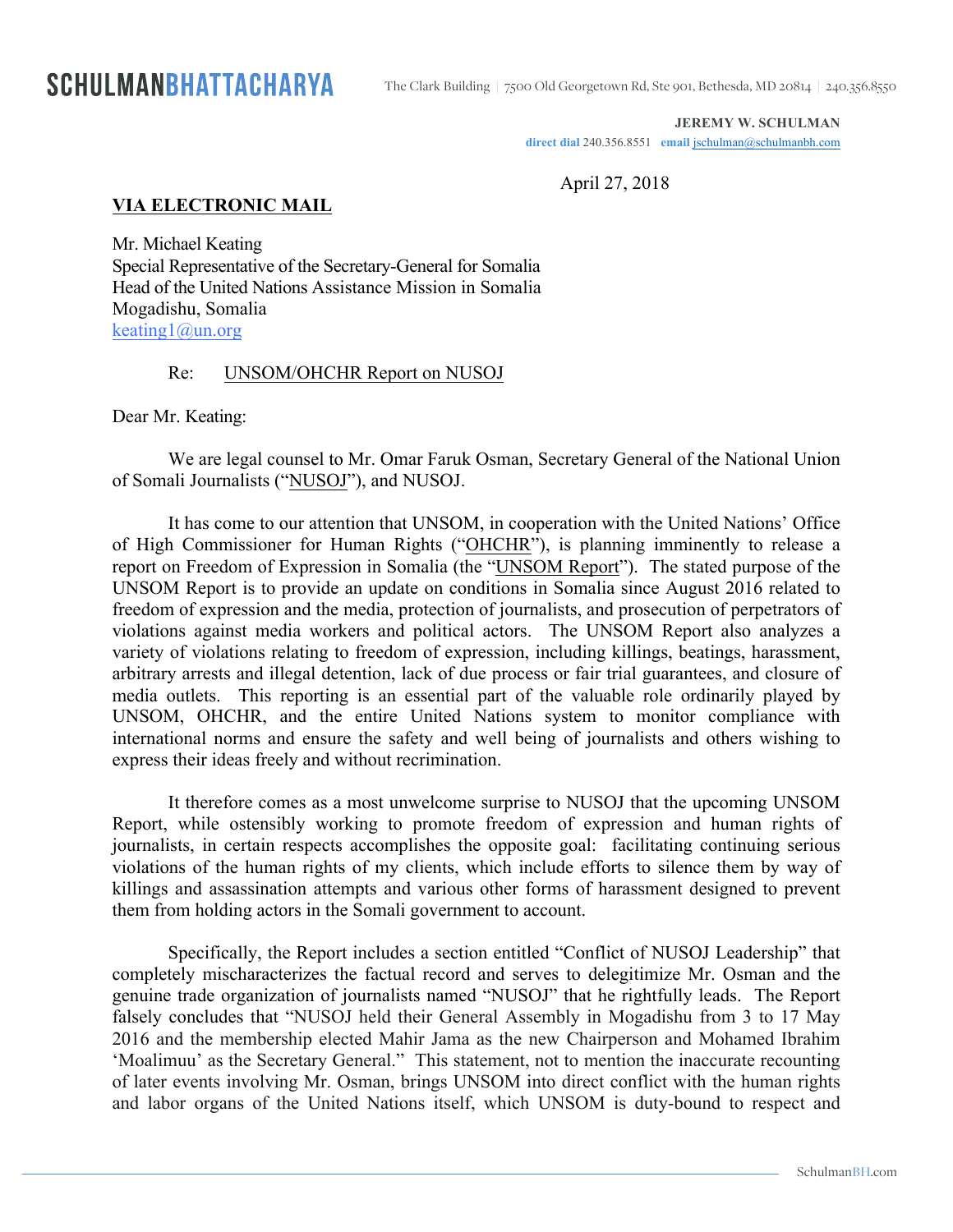comply with.

For example, the United Nations' International Labour Organization, Committee on Freedom of Association, issued its Interim Report in November 2017 in which it reiterated its prior conclusions that the "Committee expects the [Somali] Government to abide by the ruling of the Supreme Court concerning the leadership of NUSOJ and it urges the Government to refrain from any further interference in NUSOJ internal affairs, and ensure that the elected leaders of the unions—in particular Mr. Osman, until otherwise indicated by the union members themselves are free to exercise the mandate given to them by their members in accordance with the unions' by-laws." It was emphasized that the "Committee trusts that the [Somali] Government will recognize the leadership of the NUSOJ . . . under Mr. Omar Faruk Osman without delay." Although the UNSOM Report references this ILO Interim Report, nowhere is it mentioned that the ILO reviewed the purported dispute over the leadership of NUSOJ and expressly found, contrary to what UNSOM proposes to say in the UNSOM Report, that the Somali government must "recognize the leadership of the NUSOJ . . . under Mr. Omar Faruk Osman without delay." Please explain how it is that the ILO requires the Somali government to recognize Mr. Osman's leadership of NUSOJ without delay, but UNSOM is free to reject Mr. Osman's leadership and anoint the imposter Mr. Moalimuu as leader of that same organization. This is, obviously, absurd.

The ILO Interim Report further comments on an assassination attempt against Mr. Osman, which occurred on 25 December 2015, and demands that the Somali government "provide without delay detailed information on any police investigation and judicial inquiry in relation" thereto and, more generally, that the government "ensure the protection and guarantee the security of . . . NUSOJ leaders and members." The Committee further acknowledged that the Somali government had engaged in "retaliatory measures" against Mr. Osman and others involved with NUSOJ, and demanded that the government "ensure full respect" for the principle that union leaders should not be subjected to retaliation merely for engaging in union activities. What is UNSOM doing to facilitate this directive of the ILO and protect the security of NUSOJ's rightful leaders, including Mr. Osman? Does UNSOM seriously believe that issuing a report undermining Mr. Osman's authority and legitimacy "ensures full respect" for the principle that union leaders should not be subjected to retaliation, as the ILO requires? Again, UNSOM's position is absurd.

The ILO Interim Report relies upon a 4 February 2016 landmark ruling of the Supreme Court of Somalia in which it confirmed that the purported General Assembly of NUSOJ in May 2011 (which falsely claimed to have removed Mr. Osman) was unlawful and was not in line with the constitution of NUSOJ. The Supreme Court ruled that Mr. Osman is the legitimate Secretary General of NUSOJ. The ILO stated that it "expects the [Somali] Government to abide by the ruling of the Supreme Court concerning the leadership of NUSOJ." In accordance with this instruction, the Somali government itself has begun implementing the 4 February 2016 Supreme Court ruling, including with the Ministry of Labor issuing a public statement on 8 March 2018 recognizing Mr. Osman's position as the leader of NUSOJ. (*See* Annex A.) Astonishingly, there is no mention of the 4 February 2016 Supreme Court ruling or 8 March 2018 Ministry of Labor statement in the UNSOM Report. Instead, the UNSOM Report relies upon a different Supreme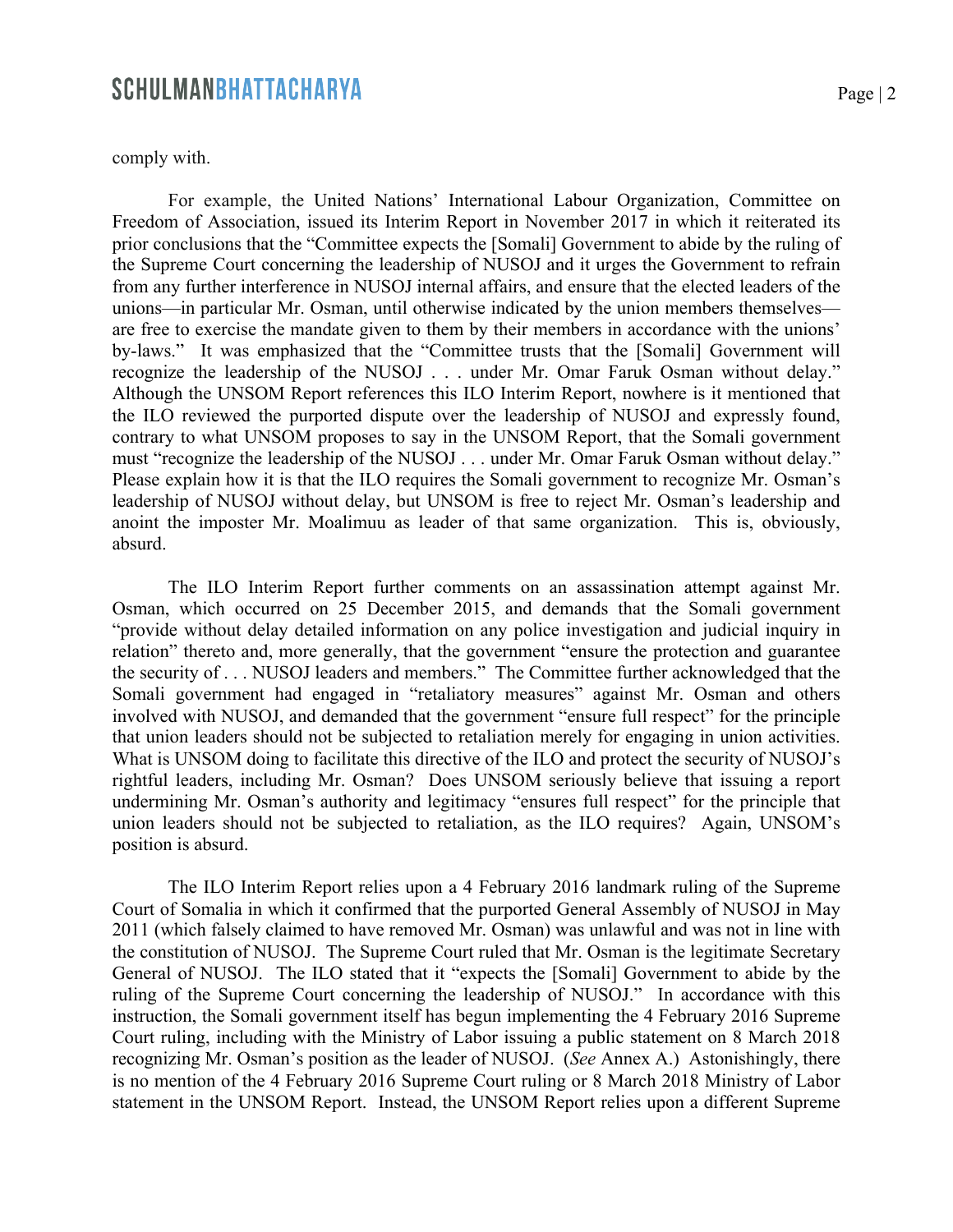Court "action" that has been entirely discredited by the ILO itself.<sup>1</sup> Please explain how it is that one organ of the United Nations (*i.e.*, the ILO) is requiring the Somali government to abide by the 4 February 2016 ruling of the Supreme Court, and the Somali government is in fact correctly doing so, while a different organ of the United Nations (*i.e.*, UNSOM) feels free to ignore this same ruling. UNSOM is making a mockery of the United Nations human rights system. Why is it doing this?

The UNSOM Report similarly runs afoul of multiple communications from senior UN human rights experts, namely the UN Special Rapporteur on the Promotion and Protection of the Right to Freedom of Opinion and Expression, the UN Special Rapporteur on the Rights to Freedom of Peaceful Assembly and of Association, and the UN Special Rapporteur on the Situation of Human Rights Defenders, all of whom have corroborated that Mr. Osman is the *victim* of harassment, abuse, and retaliatory actions by the Somali Government for his role advocating for press freedoms, freedom of association, and the rights of workers in his country. These conclusions are wholly inconsistent with, and affirmatively discredit, the proposed UNSOM Report, which falsely casts Mr. Osman as a troublemaker who is wrongfully challenging the purported "leadership" of Mr. Moalimuu. In letters of 16 June 2017, 13 April 2016, and 3 May 2016, the UN Special Rapporteurs expressed serious concern about the treatment of Mr. Osman, while citing his official capacity as NUSOJ Secretary-General, namely the harassment and threat of arrest and prosecution from certain in the Somali Government, and demanded that the government take immediate steps to "safeguard the rights of the abovementioned person in compliance with international instruments." They characterized the situation as one of "urgency." How can it be that these eminent UN authorities on human rights deem it urgent for the Somali government to safeguard the rights of Mr. Osman, while UNSOM can flagrantly disregard those same rights?

On 11 May 2017, Somalia's State Attorney General, chief lawyer of the State who defended the government at the ILO, directed the Somali government to comply with the decisions from the ILO, as required under international law. (*See* Annex B.)

On 16 August 2016, the UN Secretary General and UN High Commissioner for Human Rights jointly presented a report  $(A/HRC/33/19)$  to the 33<sup>rd</sup> session of the UN Human Rights Council on reprisals against those who cooperate with the UN and its human rights mechanism, and these top UN leaders specifically cited in their report reprisals against Mr. Osman by the Somali government, while clearly referring to Mr. Osman in his official capacity as NUSOJ Secretary General. Shockingly, UNSOM, headed by a Special Representative of the UN Secretary General, contradicts the report of the UN Secretary-General, in order to de-legitimize the leadership of an independent union. (*See* Annex C, page 9).

Finally, the UNSOM Report ignores the decisive recent action by the national court of a leading UN Member State (Germany), which operates as a binding judgment in every member

<sup>&</sup>lt;sup>1</sup> On 13 February 2016, the Somali government, using the National Intelligence and Security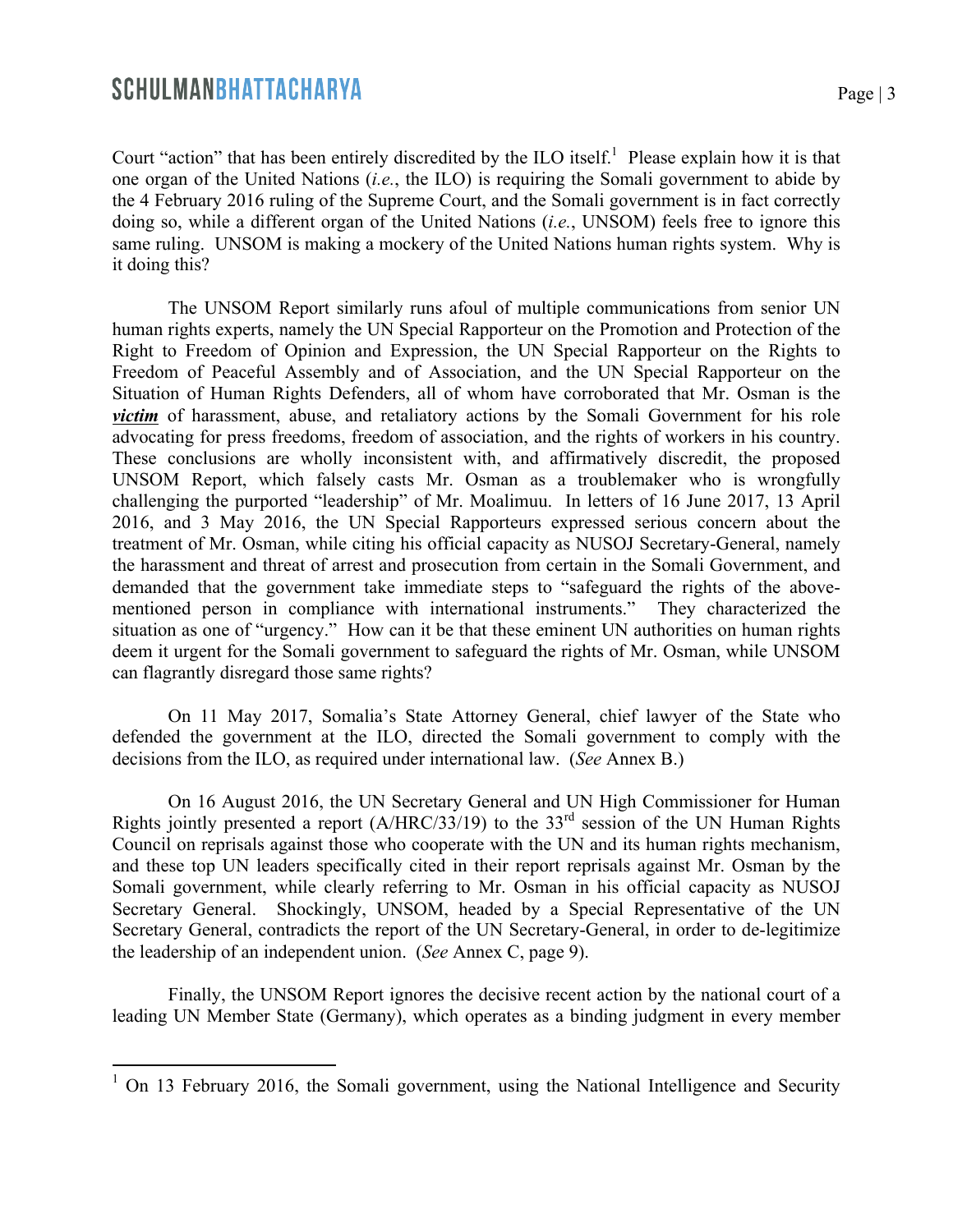state of the European Union.<sup>2</sup> In its ruling on 19 April 2018, the court in Hamburg entered an order prohibiting Mohamed Ibrahim Nur "Moalimuu" from utilizing the name "NUSOJ" or claiming to be a representative of NUSOJ without the consent of Mr. Osman. Thus, UNSOM's favored character, Mr. Moalimuu, has been adjudicated an impostor by a European Union court. If Mr. Moalimuu violates this order he faces a fine of up to 250,000 Euros or a jail term. A copy of the German court's order is attached as Annex D. As with the respect it should accord the directives of the ILO and UN Special Rapporteurs, legal guidance from the Somali State Attorney General, the Final Judgment from the Supreme Court of Somalia, and the UN Secretary General's report, UNSOM has no business defying a European Union court on the question of Mr. Osman's leadership of NUSOJ. Ironically, UNSOM (and UNSOS) are the only otherwise credible organizations anywhere in the world that do not abide by the UN's own directives on this matter.

The struggle over the rightful leadership of NUSOJ is much more than a matter of semantics. Mr. Osman and NUSOJ have been fighting for years to protect the rights of journalists to express themselves freely, defend twin freedoms of expression and association, and expose abuse of public office and other forms of misconduct without harassment or other improper hindrance. Powerful forces aligned against these efforts to promote human rights have sought to eliminate Mr. Osman and other key leaders of NUSOJ, through killings and assassination attempts, a smear campaign and other more subtle steps to discredit and undermine them. This so-called "Conflict of NUSOJ Leadership" referenced on page 18 of the UNSOM Report, led by Mohamed Ibrahim Nur "Moalimuu" who seeks to impersonate Mr. Osman and falsely present himself as the head of NUSOJ, is a key part of the strategy to damage the reputation of a campaigning press freedom watchdog, discredit legitimate trade union leadership, disrupt their legitimate activities, give the oppressive arm of the government a tacit approval to suppress NUSOJ and its member journalists, and thereby remove them from the scene in Somalia as a watchdog over the political and business elite. It should be presumed that an organization as otherwise credible as UNSOM, as a human rights watchdog itself, would be wise to this form of attack on freedom of expression and human rights and not be so easily duped into facilitating the sort of fraud and corruption that it exists to protect against. UNSOM should not allow itself to become an institution that ignores international human rights law and disregards decision-making of competent United Nations bodies and national courts of a key bloc of United Nations Member States.

Based on the above, Mr. Osman and NUSOJ respectfully request that UNSOM modify its planned Report to account for the above authorities and properly accept and implement the decisions of the ILO, as the UN's competent body to adjudicate labour union issues. Should

 <sup>2</sup> *See* Regulation (EU) No 1215/2012, Articles 36 and 39, pursuant to which a "judgment given in a Member State shall be recognised in the other Member States without any special procedure being required." If a judgment is enforceable in the country of origin, it is enforceable in the other European Union countries without requiring any declaration of enforceability.